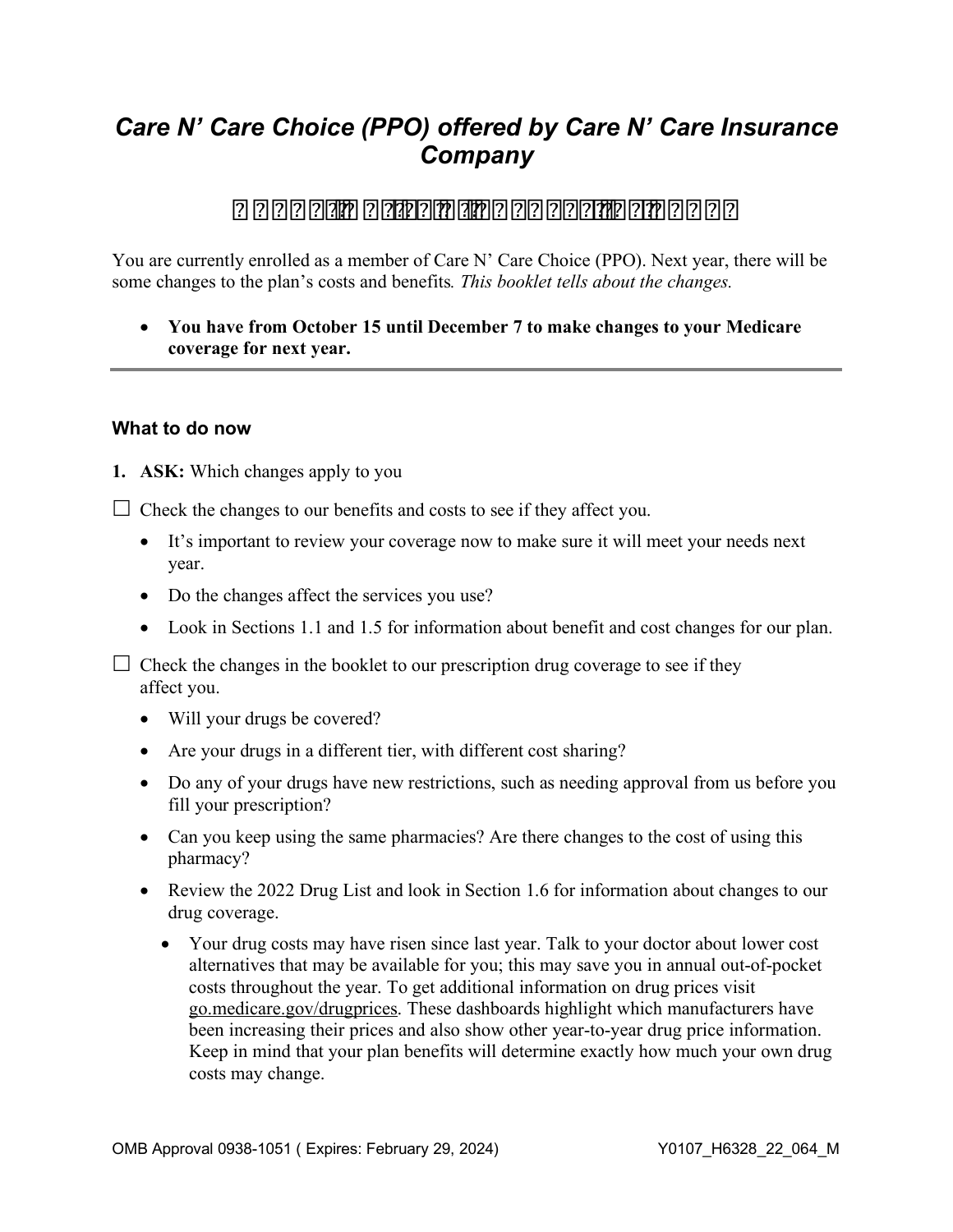$\Box$  Check to see if your doctors and other providers will be in our network next year.

- Are your doctors, including specialists you see regularly, in our network?
- What about the hospitals or other providers you use?
- Look in Section 1.3 for information about our Provider Directory.
- $\Box$  Think about your overall health care costs.
	- How much will you spend out-of-pocket for the services and prescription drugs you use regularly?
	- How much will you spend on your premium and deductibles?
	- How do your total plan costs compare to other Medicare coverage options?
- $\Box$  Think about whether you are happy with our plan.
- **2. COMPARE:** Learn about other plan choices

 $\Box$  Check coverage and costs of plans in your area.

- Use the personalized search feature on the Medicare Plan Finder at [www.medicare.gov/plan-compare](https://www.medicare.gov/plan-compare) website.
- Review the list in the back of your Medicare & You handbook.
- Look in Section 4.2 to learn more about your choices.

 $\Box$  Once you narrow your choice to a preferred plan, confirm your costs and coverage on the plan's website.

- **3. CHOOSE:** Decide whether you want to change your plan
	- • If you don't join another plan by December 7, 2021, you will be enrolled in Care N' Care Choice (PPO).
	- To change to a **different plan** that may better meet your needs, you can switch plans between October 15 and December 7.
- **4. ENROLL:** To change plans, join a plan between **October 15** and **December 7, 2021** 
	- If you don't join another plan by **December 7, 2021**, you will be enrolled in Care N' Care Choice (PPO).
	- • If you join another plan by **December 7, 2021**, your new coverage will start on **January 1, 2022**. You will be automatically disenrolled from your current plan.

### **Additional Resources**

- This document is available for free in Spanish.
- Please contact our Customer Experience Team number at 1-877-374-7993 for additional information. (TTY users should call 711). Hours are October 1 – March 31, 8AM to 8PM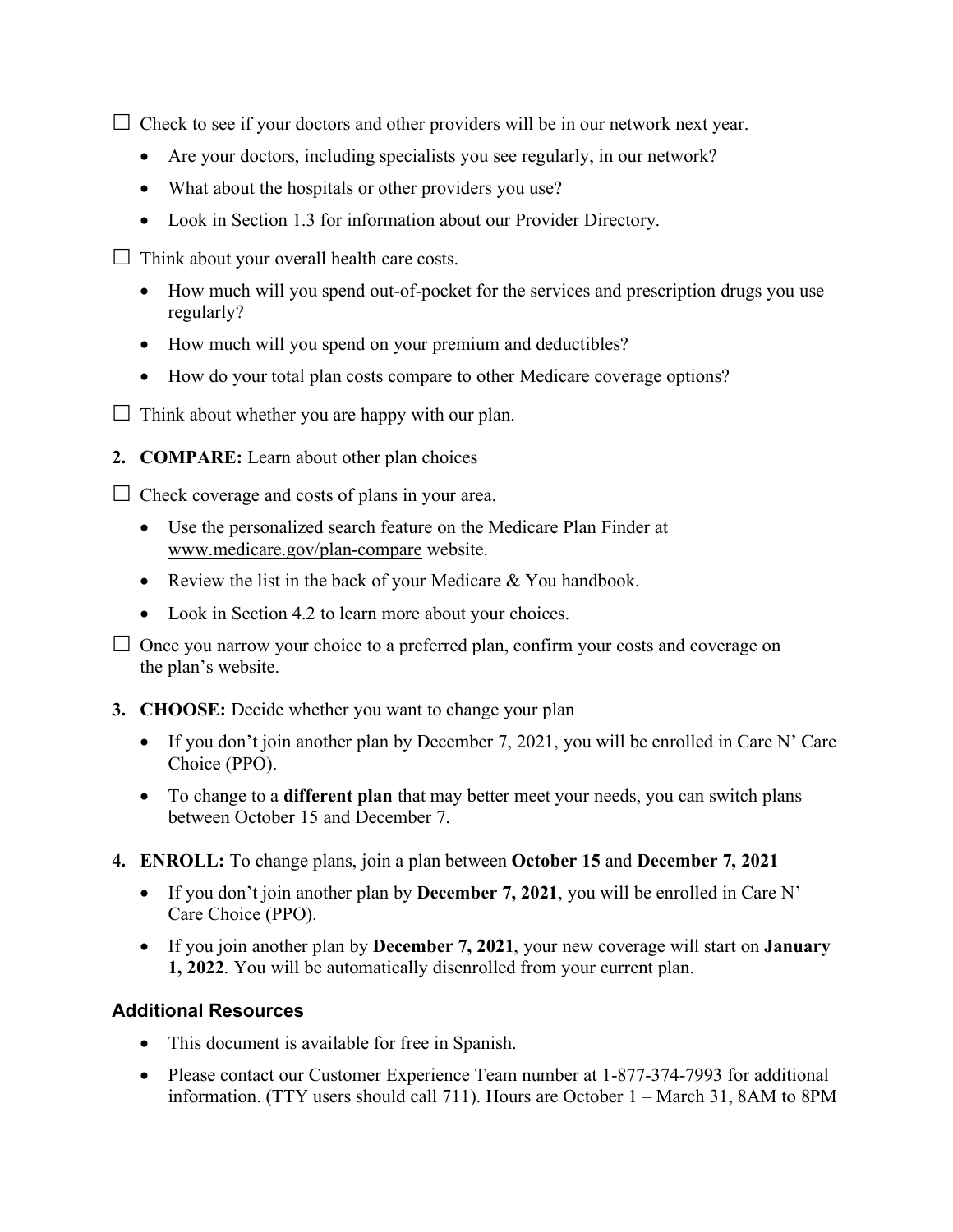Central, 7 days a week; April 1 – September 30, 8AM to 5PM Central, Monday through Friday.

- This information is available in a different format, including large print and Spanish. Please call your Customer Experience Team at the number listed above if you need plan information in another format or language.
- **Coverage under this Plan qualifies as Qualifying Health Coverage (QHC)** and satisfies the Patient Protection and Affordable Care Act's (ACA) individual shared responsibility requirement. Please visit the Internal Revenue Service (IRS) website at [www.irs.gov/Affordable-Care-Act/Individuals-and-Families f](https://www.irs.gov/Affordable-Care-Act/Individuals-and-Families)or more information.

### **About Care N' Care Choice (PPO)**

- in Care N' Care depends on contract renewal. • Care N' Care Insurance is an HMO and PPO plan with a Medicare contract. Enrollment
- When this booklet says "we," "us," or "our," it means Care N' Care Insurance Company. When it says "plan" or "our plan," it means Care N' Care Choice (PPO).

OMB Approval 0938-1051 (Expires: February 29, 2024) Y0107 H6328 22 064 M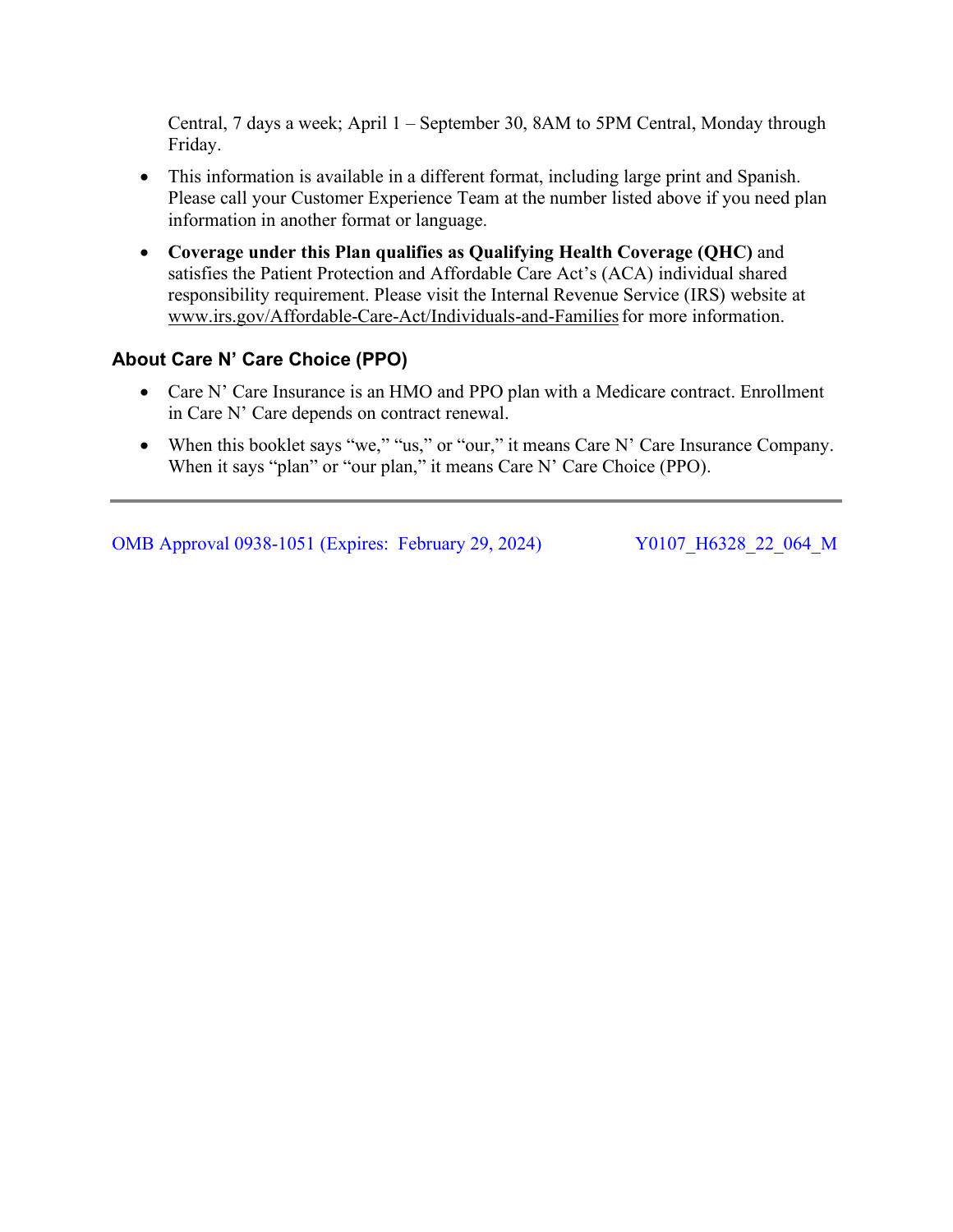## <span id="page-3-0"></span> **Summary of Important Costs for 2022**

The table below compares the 2021 costs and 2022 costs for Care N' Care Choice (PPO) in several important areas. **Please note this is only a summary of changes**. A copy of the *Evidence of Coverage* is located on our website at https://www.cnchealthplan.com/search. You may also call Customer Experience Team to ask us to mail you an *Evidence of Coverage*.

| Cost                                                                                                                                                                            | 2021 (this year)                                                                                                                                                                                                                       | 2022 (next year)                                                                                                                                                                                                                      |
|---------------------------------------------------------------------------------------------------------------------------------------------------------------------------------|----------------------------------------------------------------------------------------------------------------------------------------------------------------------------------------------------------------------------------------|---------------------------------------------------------------------------------------------------------------------------------------------------------------------------------------------------------------------------------------|
| Monthly plan premium*<br>* Your premium may be higher or<br>lower than this amount. See Section<br>1.1 for details.                                                             | \$0                                                                                                                                                                                                                                    | \$0                                                                                                                                                                                                                                   |
| <b>Maximum out-of-pocket amounts</b><br>This is the <u>most</u> you will pay<br>out-of-pocket for your covered Part<br>A and Part B services.<br>(See Section 1.2 for details.) | From network providers:<br>\$3,900<br>From network and<br>out-of-network providers<br>combined: \$7,500                                                                                                                                | From network providers:<br>\$3,900<br>From network and<br>out-of-network providers<br>combined: \$7,500                                                                                                                               |
| <b>Doctor office visits</b>                                                                                                                                                     | <b>In-Network</b><br>Primary care visits: \$15<br>copay per visit<br>Specialist visits: \$35<br>copay per visit<br><b>Out-of-Network</b><br>Primary care visits: \$50<br>Copay per visit<br>Specialist visits: \$70<br>Copay per visit | <b>In-Network</b><br>Primary care visits: \$0<br>copay per visit<br>Specialist visits: \$35<br>copay per visit<br><b>Out-of-Network</b><br>Primary care visits: \$25<br>Copay per visit<br>Specialist visits: \$70<br>Copay per visit |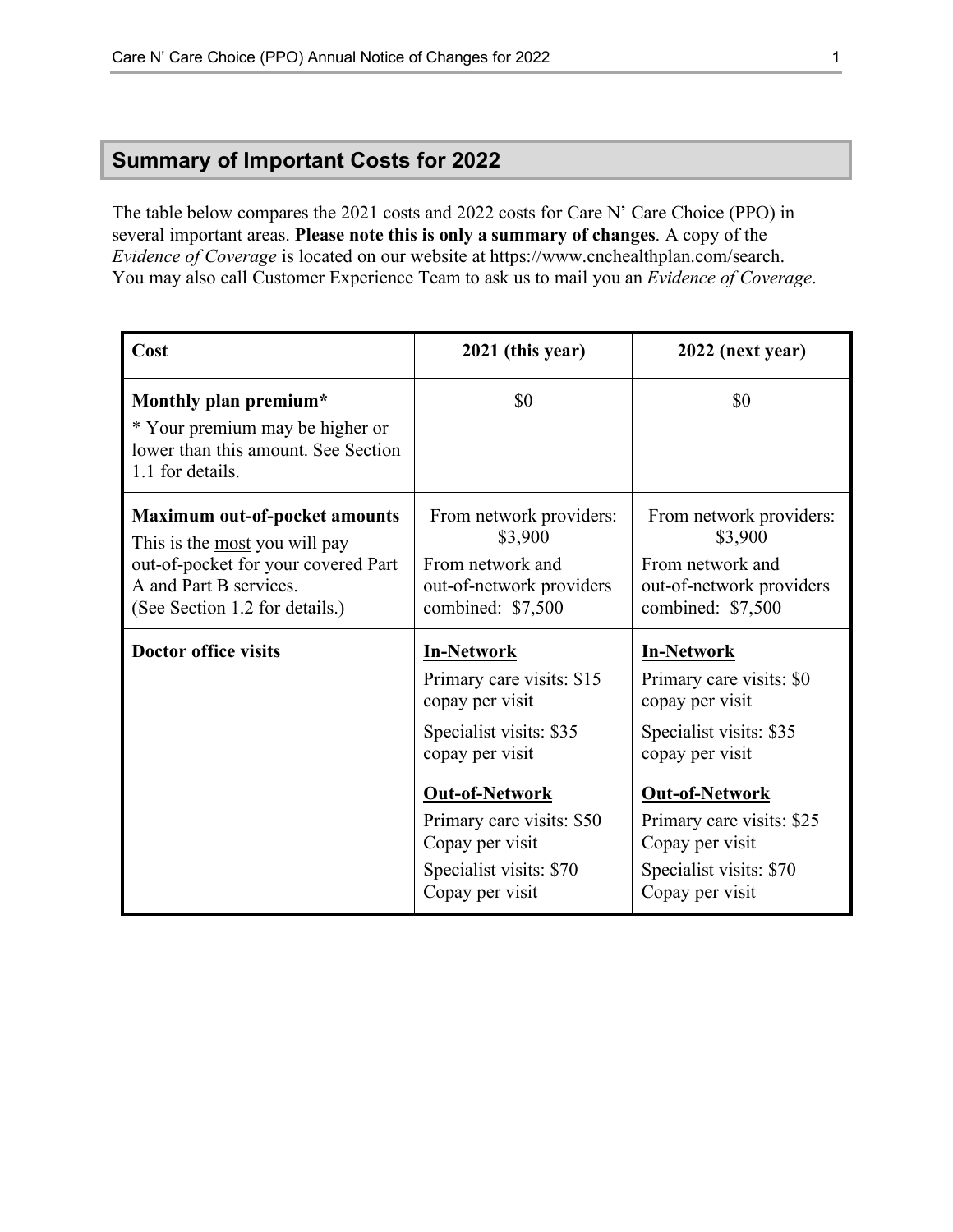| Cost                                                                             | 2021 (this year)            | 2022 (next year)            |
|----------------------------------------------------------------------------------|-----------------------------|-----------------------------|
| <b>Inpatient hospital stays</b>                                                  | <b>In-Network</b>           | <b>In-Network</b>           |
| Includes inpatient acute, inpatient                                              | Day 1; $$250$ copay         | Day 1; $$250$ copay         |
| rehabilitation, long-term care                                                   | Days 2-6; $$125$ Copay per  | Days 2-6; \$150 Copay per   |
| hospitals, and other types of                                                    | day                         | day                         |
| inpatient hospital services. Inpatient                                           | Days $7-90$ ; \$0 copay per | Days $7-90$ ; \$0 copay per |
| hospital care starts the day you are                                             | day                         | day                         |
| formally admitted to the hospital                                                |                             |                             |
| with a doctor's order. The day                                                   | <b>Out-of-Network</b>       | <b>Out-of-Network</b>       |
| before you are discharged is your                                                | 35% of the Cost             | 35% of the Cost             |
| last inpatient day.                                                              |                             |                             |
| To find out which drugs are Select Insulins, review the most recent Drug List at |                             |                             |

 by the abbreviation "SSM" found in the "Requirements/Limits" column in the Drug List. If you have questions about the Drug List, you can also call Customer Experience Team (Phone <https://www.cnchealthplan.com/pharmacy-information-2022/>*.* You can identify Select Insulins numbers for Customer Experience Team are printed on the back cover of this booklet).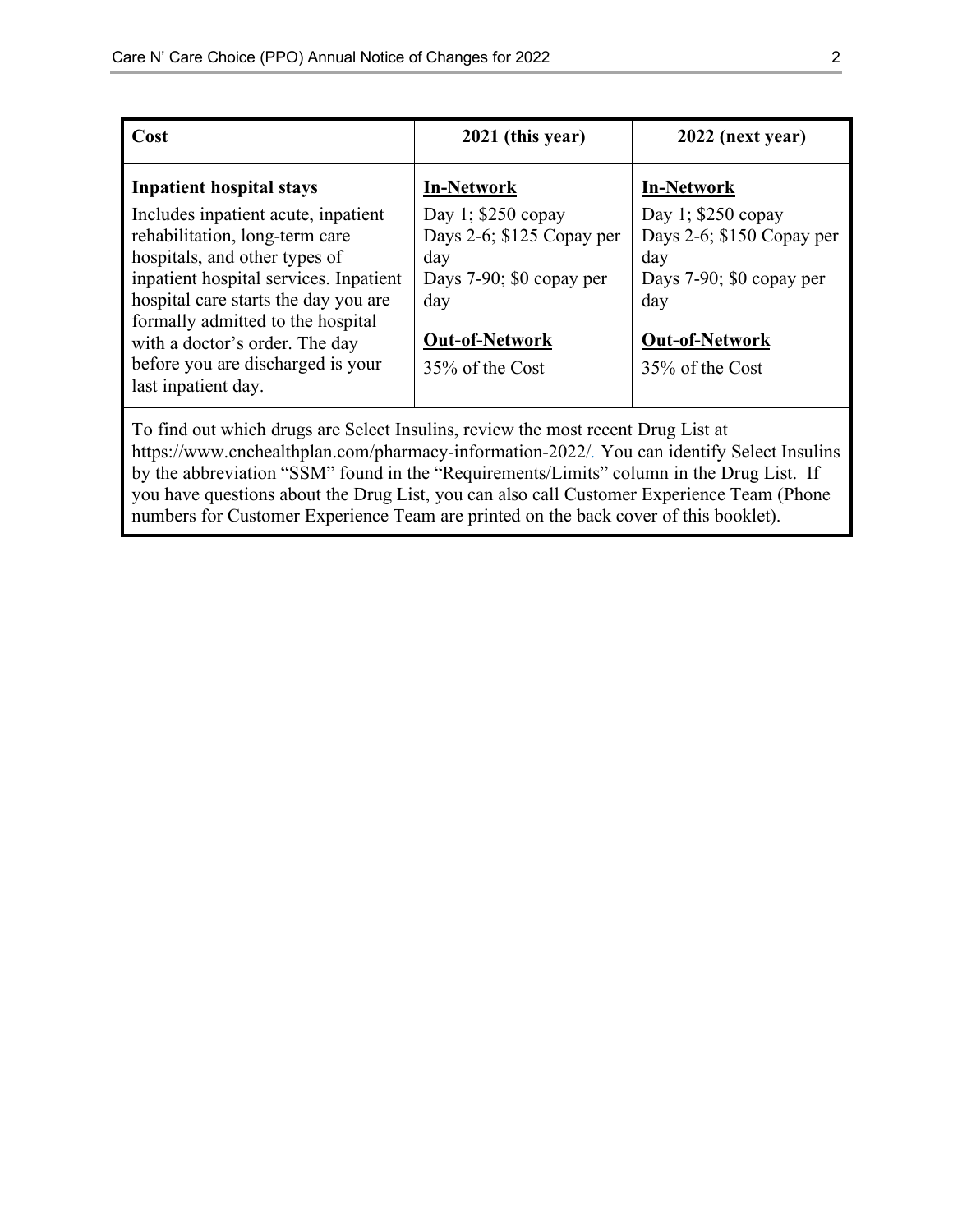# *Annual Notice of Changes* **for 2022 Table of Contents**

| <b>SECTION 1</b> | Changes to Benefits and Costs for Next Year 4         |  |
|------------------|-------------------------------------------------------|--|
|                  |                                                       |  |
|                  |                                                       |  |
|                  |                                                       |  |
|                  |                                                       |  |
|                  |                                                       |  |
|                  |                                                       |  |
| <b>SECTION 2</b> |                                                       |  |
| <b>SECTION 3</b> |                                                       |  |
|                  |                                                       |  |
|                  |                                                       |  |
| <b>SECTION 4</b> |                                                       |  |
| <b>SECTION 5</b> | Programs That Offer Free Counseling about Medicare 12 |  |
| <b>SECTION 6</b> | Programs That Help Pay for Prescription Drugs 13      |  |
| <b>SECTION 7</b> |                                                       |  |
|                  |                                                       |  |
|                  |                                                       |  |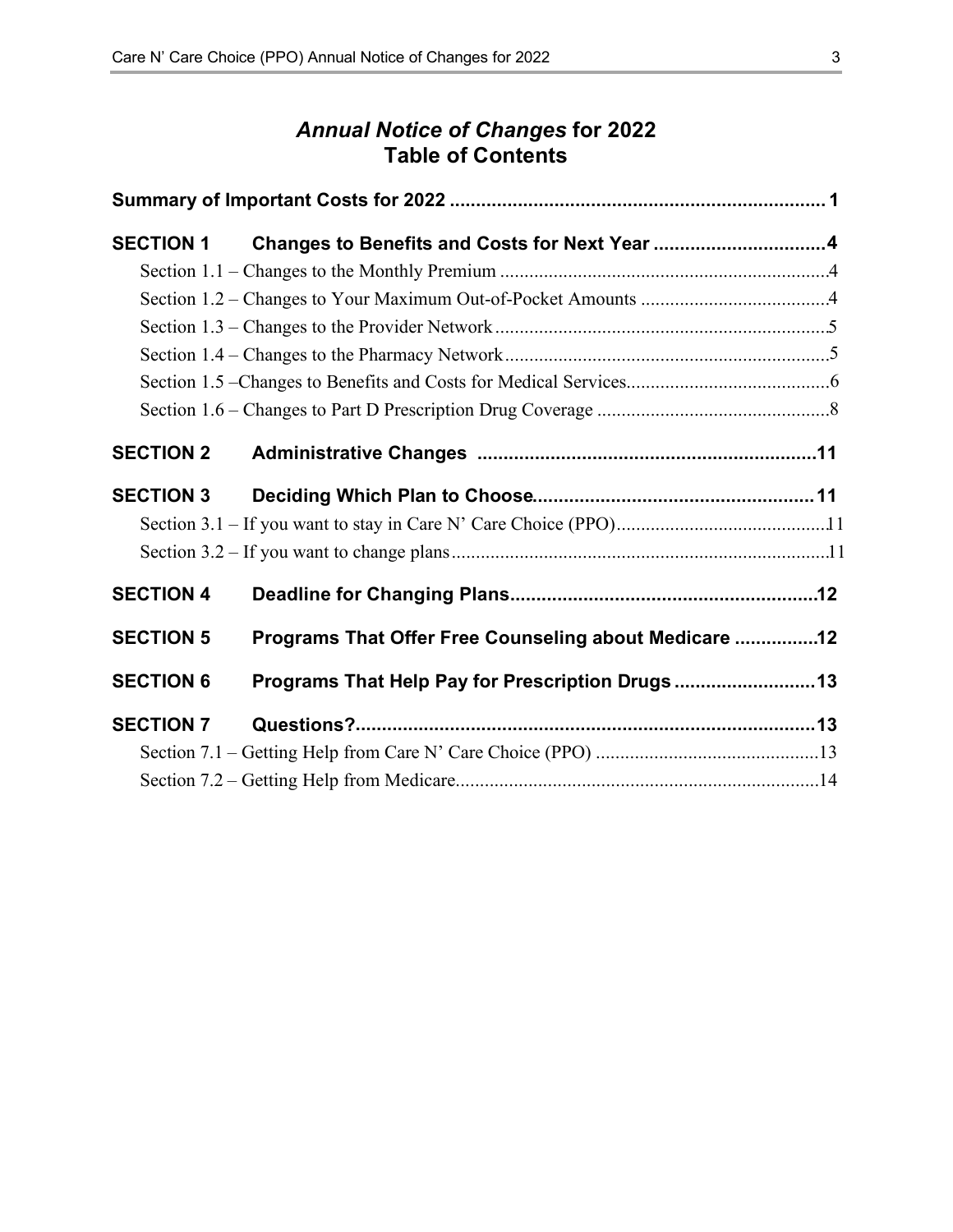# <span id="page-6-0"></span> **SECTION 1 Changes to Benefits and Costs for Next Year**

### **Section 1.1 – Changes to the Monthly Premium**

| Cost                                                             | $2021$ (this year) | 2022 (next year) |
|------------------------------------------------------------------|--------------------|------------------|
| <b>Monthly premium</b>                                           | \$0                | \$0              |
| (You must also continue to pay your<br>Medicare Part B premium.) |                    |                  |

- Your monthly plan premium will be *more* if you are required to pay a lifetime Part D late enrollment penalty for going without other drug coverage that is at least as good as Medicare drug coverage (also referred to as "creditable coverage") for 63 days or more.
- If you have a higher income, you may have to pay an additional amount each month directly to the government for your Medicare prescription drug coverage.
- Your monthly premium will be *less* if you are receiving "Extra Help" with your prescription drug costs. Please see Section 6regarding "Extra Help" from Medicare.

### **Section 1.2 – Changes to Your Maximum Out-of-Pocket Amounts**

 These limits are called the "maximum out-of-pocket amounts." Once you reach this amount, you generally pay To protect you, Medicare requires all health plans to limit how much you pay "out-of-pocket" during the year. nothing for covered Part A and Part B services for the rest of the year.

| Cost                                                                                                                                                                                                                                                                                                                         | 2021 (this year) | 2022 (next year)                                                                                                                                                                                                                            |
|------------------------------------------------------------------------------------------------------------------------------------------------------------------------------------------------------------------------------------------------------------------------------------------------------------------------------|------------------|---------------------------------------------------------------------------------------------------------------------------------------------------------------------------------------------------------------------------------------------|
| In-network maximum out-of-pocket<br>amount<br>Your costs for covered medical services<br>(such as copays) from in-network providers<br>count toward your in-network maximum<br>out-of-pocket amount. Your plan premium<br>and your costs for prescription drugs do not<br>count toward your maximum out-of-pocket<br>amount. | \$3,900          | \$3,900<br>Once you have paid \$3,900<br>out-of-pocket for covered<br>Part A and Part B services,<br>you will pay nothing for your<br>covered Part A and Part B<br>services from network<br>providers for the rest of the<br>calendar year. |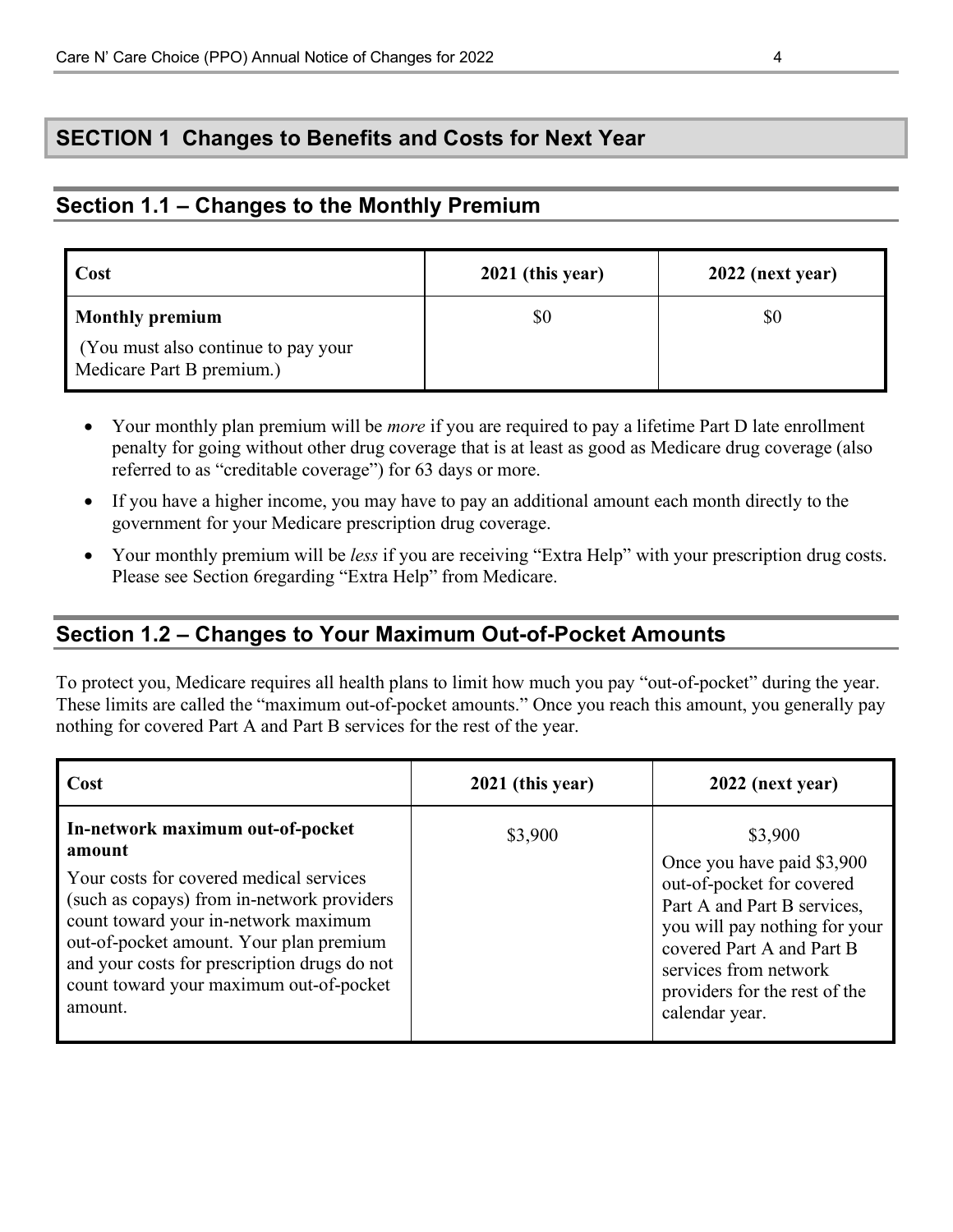<span id="page-7-0"></span>

| Care N' Care Choice (PPO) Annual Notice of Changes for 2022                                                                                                                                                                                                                                                                                                                                                                                                                                                                                                                                                                                                                                                                    |                  | 5                                                                                                                                                                                                                       |  |  |
|--------------------------------------------------------------------------------------------------------------------------------------------------------------------------------------------------------------------------------------------------------------------------------------------------------------------------------------------------------------------------------------------------------------------------------------------------------------------------------------------------------------------------------------------------------------------------------------------------------------------------------------------------------------------------------------------------------------------------------|------------------|-------------------------------------------------------------------------------------------------------------------------------------------------------------------------------------------------------------------------|--|--|
|                                                                                                                                                                                                                                                                                                                                                                                                                                                                                                                                                                                                                                                                                                                                |                  |                                                                                                                                                                                                                         |  |  |
| Cost                                                                                                                                                                                                                                                                                                                                                                                                                                                                                                                                                                                                                                                                                                                           | 2021 (this year) | 2022 (next year)                                                                                                                                                                                                        |  |  |
| Combined maximum out-of-pocket<br>amount<br>Your costs for covered medical services<br>(such as copays) from in-network and out-<br>of-network providers count toward your<br>combined maximum out-of-pocket amount.<br>Your plan premium and costs for outpatient<br>prescription drugs do not count toward your<br>maximum out-of-pocket amount for medical<br>services.                                                                                                                                                                                                                                                                                                                                                     | \$7,500          | \$7,500<br>Once you have paid \$7,500<br>out-of-pocket for covered<br>services, you will pay<br>nothing for your covered<br>services from network or out-<br>of-network providers for the<br>rest of the calendar year. |  |  |
| Section 1.3 - Changes to the Provider Network                                                                                                                                                                                                                                                                                                                                                                                                                                                                                                                                                                                                                                                                                  |                  |                                                                                                                                                                                                                         |  |  |
| information or to ask us to mail you a Provider Directory. Please review the 2022 Provider Directory to see if<br>your providers (primary care provider, specialists, hospitals, etc.) are in our network.<br>It is important that you know that we may make changes to the hospitals, doctors and specialists (providers) that<br>are part of your plan during the year. There are a number of reasons why your provider might leave your plan,<br>but if your doctor or specialist does leave your plan you have certain rights and protections summarized below:<br>Even though our network of providers may change during the year, we must furnish you with<br>uninterrupted access to qualified doctors and specialists. |                  |                                                                                                                                                                                                                         |  |  |
| We will make a good faith effort to provide you with at least 30 days' notice that your provider is<br>leaving our plan so that you have time to select a new provider.                                                                                                                                                                                                                                                                                                                                                                                                                                                                                                                                                        |                  |                                                                                                                                                                                                                         |  |  |
| We will assist you in selecting a new qualified provider to continue managing your health care needs.<br>If you are undergoing medical treatment you have the right to request, and we will work with you to<br>$\bullet$<br>ensure, that the medically necessary treatment you are receiving is not interrupted.                                                                                                                                                                                                                                                                                                                                                                                                              |                  |                                                                                                                                                                                                                         |  |  |
| If you believe we have not furnished you with a qualified provider to replace your previous provider or<br>$\bullet$<br>that your care is not being appropriately managed, you have the right to file an appeal of our decision.<br>If you find out your doctor or specialist is leaving your plan, please contact us so we can assist you in<br>$\bullet$                                                                                                                                                                                                                                                                                                                                                                     |                  |                                                                                                                                                                                                                         |  |  |
| finding a new provider to manage your care.                                                                                                                                                                                                                                                                                                                                                                                                                                                                                                                                                                                                                                                                                    |                  |                                                                                                                                                                                                                         |  |  |
| Section 1.4 - Changes to the Pharmacy Network                                                                                                                                                                                                                                                                                                                                                                                                                                                                                                                                                                                                                                                                                  |                  |                                                                                                                                                                                                                         |  |  |
| Amounts you pay for your prescription drugs may depend on which pharmacy you use. Medicare drug plans<br>have a network of pharmacies. In most cases, your prescriptions are covered only if they are filled at one of our<br>network pharmacies.                                                                                                                                                                                                                                                                                                                                                                                                                                                                              |                  |                                                                                                                                                                                                                         |  |  |

# **Section 1.3 – Changes to the Provider Network**

- • Even though our network of providers may change during the year, we must furnish you with uninterrupted access to qualified doctors and specialists.
- We will make a good faith effort to provide you with at least 30 days' notice that your provider is leaving our plan so that you have time to select a new provider.
- We will assist you in selecting a new qualified provider to continue managing your health care needs.
- If you are undergoing medical treatment you have the right to request, and we will work with you to ensure, that the medically necessary treatment you are receiving is not interrupted.
- • If you believe we have not furnished you with a qualified provider to replace your previous provider or that your care is not being appropriately managed, you have the right to file an appeal of our decision.
- finding a new provider to manage your care. • If you find out your doctor or specialist is leaving your plan, please contact us so we can assist you in

# **Section 1.4 – Changes to the Pharmacy Network**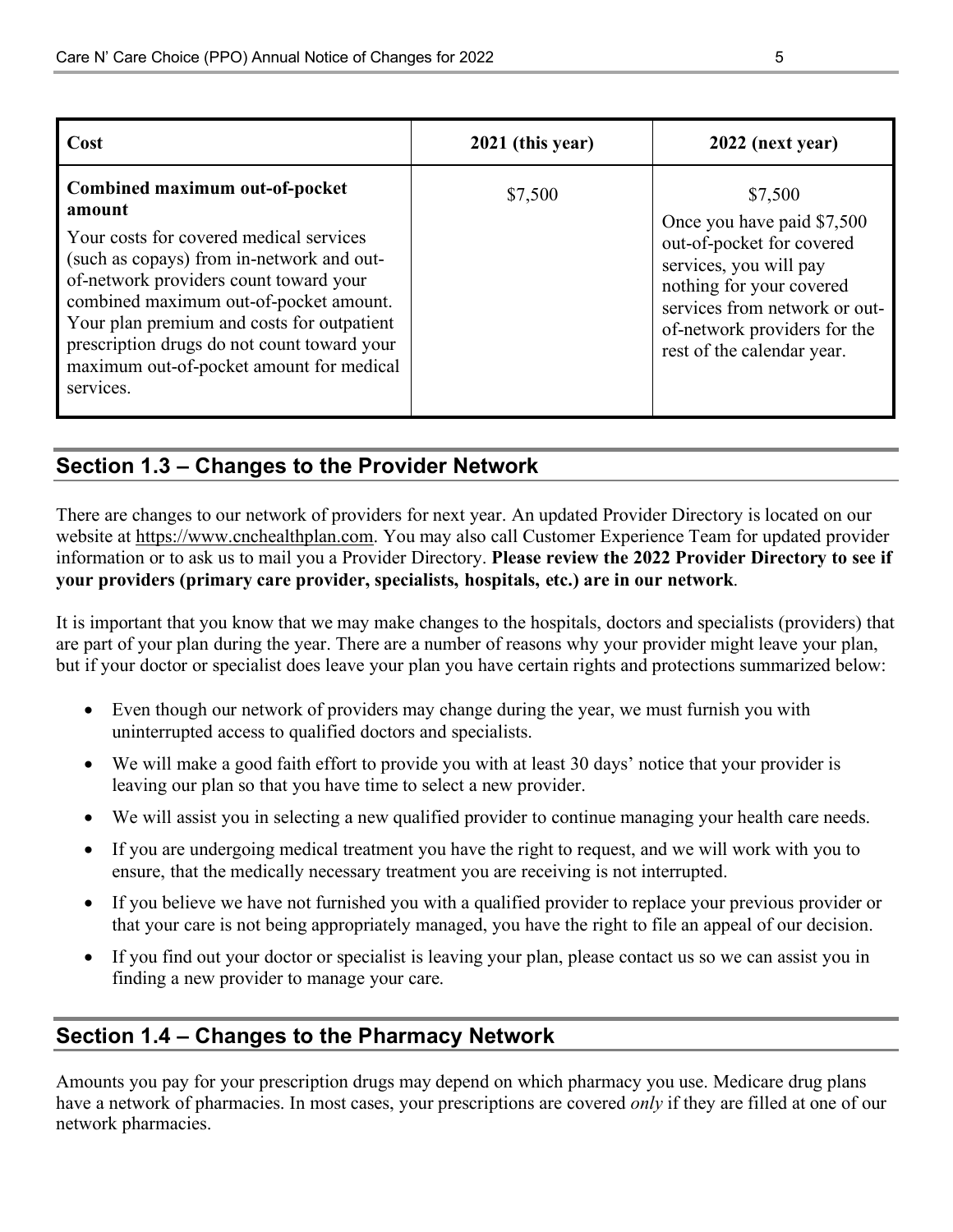<span id="page-8-0"></span>There are changes to our network of pharmacies for next year. An updated Pharmacy Directory is located on our website at [https://www.cnchealthplan.com.](https://www.cnchealthplan.com) You may also call Customer Experience Team for updated provider information or to ask us to mail you a Pharmacy Directory. **Please review the 2022 Pharmacy Directory to see which pharmacies are in our network**.

# **Section 1.5 –Changes to Benefits and Costs for Medical Services**

We are changing our coverage for certain medical services next year. The information below describes these changes. For details about the coverage and costs for these services, see Chapter 4, *Medical Benefits Chart (what is covered and what you pay)*, in your *2022 Evidence of Coverage.* 

#### **Opioid treatment program services**

Members of our plan with opioid use disorder (OUD) can receive coverage of services to treat OUD through an Opioid Treatment Program (OTP) which includes the following services:

- U.S. Food and Drug Administration (FDA)-approved opioid agonist and antagonist medication-assisted treatment (MAT) medications.
- Dispensing and administration of MAT medications (if applicable)
- Substance use counseling
- Individual and group therapy
- Toxicology testing
- Intake activities
- Periodic assessments

| Cost                                                                                                                                                                                                                          | 2021 (this year)                             | 2022 (next year)                             |
|-------------------------------------------------------------------------------------------------------------------------------------------------------------------------------------------------------------------------------|----------------------------------------------|----------------------------------------------|
| <b>Extra "Optional Supplemental"</b><br><b>Benefits</b>                                                                                                                                                                       | <b>In-Network</b><br>You pay \$20 each month | <b>In-Network</b><br>You pay \$26 each month |
| Our plan offers some extra<br>benefits that are not covered by<br>Original Medicare and not<br>included in your benefits package<br>as a plan member. These extra<br>benefits are called "Optional<br>Supplemental Benefits." |                                              |                                              |
| If you want these optional<br>supplemental benefits, you must<br>sign up for them.                                                                                                                                            |                                              |                                              |
| The optional supplemental<br>benefits described in this section<br>are subject to the same appeals<br>process as any other benefits.                                                                                          |                                              |                                              |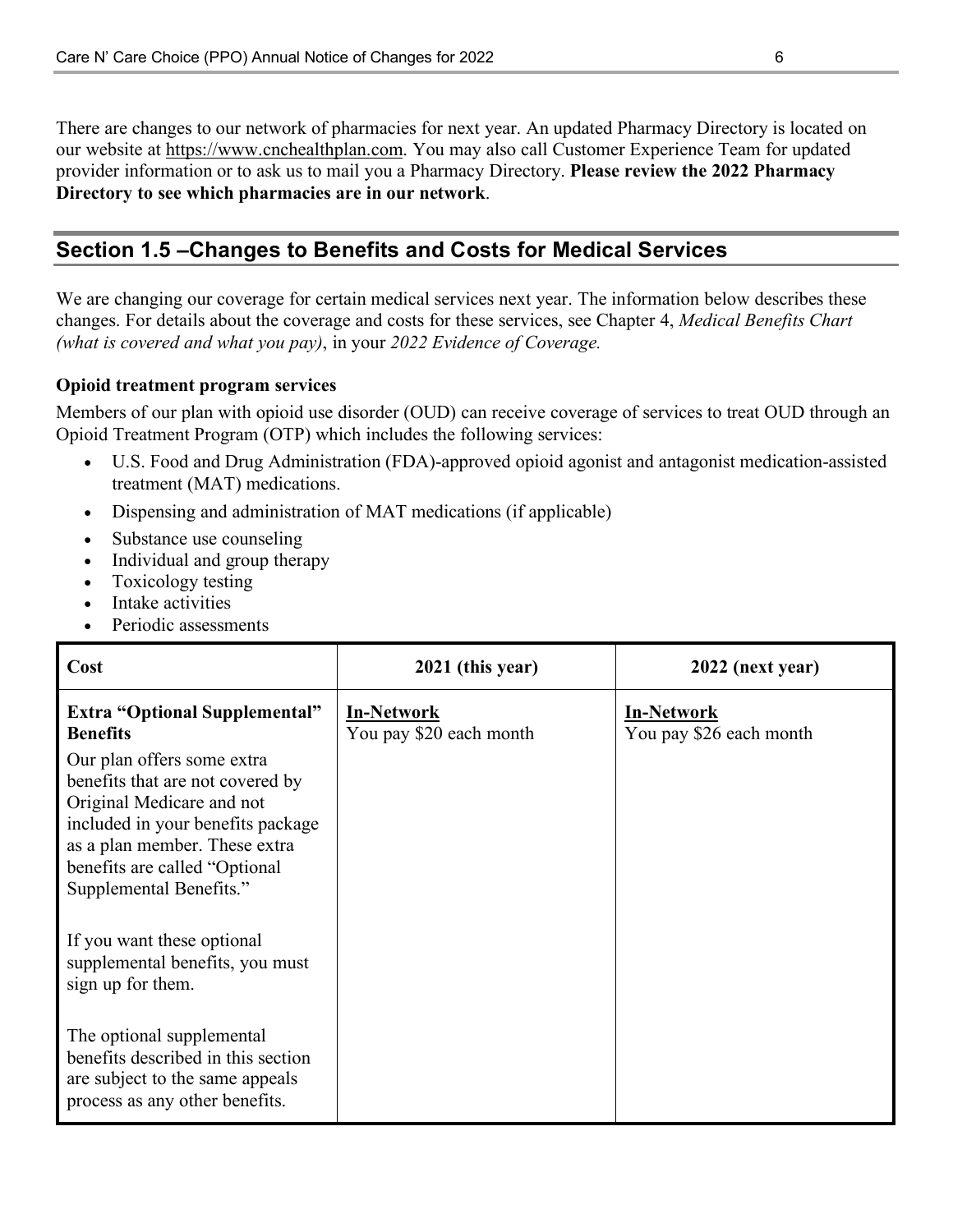| Cost                                                                                                                                                                                                                                                                     | 2021 (this year)                                                                                                                                                     | 2022 (next year)                                                                                                                                                     |
|--------------------------------------------------------------------------------------------------------------------------------------------------------------------------------------------------------------------------------------------------------------------------|----------------------------------------------------------------------------------------------------------------------------------------------------------------------|----------------------------------------------------------------------------------------------------------------------------------------------------------------------|
| <b>Additional Telehealth Services</b>                                                                                                                                                                                                                                    | <b>Not Covered</b>                                                                                                                                                   | <b>In-Network</b><br>\$0 copay for PCP Services<br>\$40 copay for Mental Health<br><b>Specialty Services</b>                                                         |
| <b>Dental Services</b><br>In general, preventive dental<br>services (such as cleaning, routine<br>dental exams, and dental x-rays)<br>are not covered by Original<br>Medicare.<br>We cover:<br>preventive oral exams<br>$\bullet$<br>preventive prophylaxis<br>$\bullet$ | <b>In-Network</b><br>You pay \$0 for each Medicare-<br>covered dental service.<br><b>Out-of-Network</b><br>You pay \$0 for each Medicare-<br>covered dental service. | <b>In-Network</b><br>You pay \$0 for each Medicare-<br>covered dental service.<br><b>Out-of-Network</b><br>You pay \$0 for each Medicare-<br>covered dental service. |
| fluoride treatment<br>$\bullet$<br>dental x-rays<br>$\bullet$<br>Maximum Benefit Amount                                                                                                                                                                                  | \$3,500                                                                                                                                                              | \$7,500                                                                                                                                                              |

### **Extra "optional supplemental" benefits you can buy**

Our plan offers some extra benefits that are not covered by Original Medicare and not included in your benefits package as a plan member. These extra benefits are called "**Optional Supplemental Benefits."** If you want these optional supplemental benefits, you must sign up for them. The optional supplemental benefits described in this section are subject to the same appeals process as any other benefits.

Care N' Care Dental Rider

- \$20 Monthly Premium
- \$3,000 Annual Benefit Maximum (ABM)
- No Annual Deductible
- Only Comprehensive procedures count toward the ABM
- No Waiting Period after Enrollment
- Lab fees are the member's responsibility.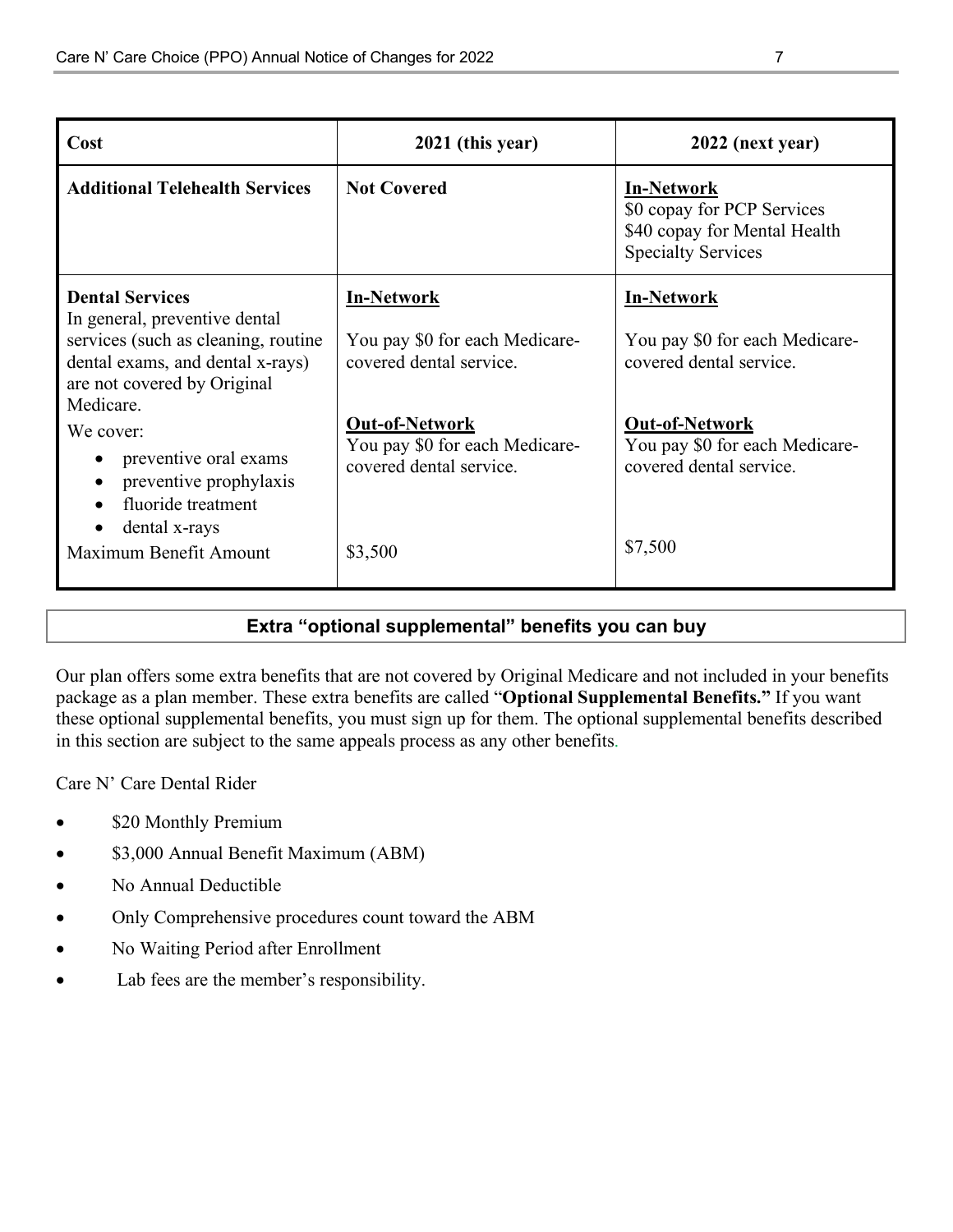### <span id="page-10-0"></span>**Section 1.6 – Changes to Part D Prescription Drug Coverage**

#### **Changes to Our Drug List**

 Our list of covered drugs is called a Formulary or "Drug List." A copy of our Drug List is provided electronically. The Drug List provided electronically includes many – *but not all* – of the drugs that we will cover next year. If you don't see your drug on this list, it might still be covered. **You can get the** *complete* **Drug List** by calling Customer Experience Team (see the back cover) or visiting our website (http://www.cnchealthplan.com/search).

We made changes to our Drug List, including changes to the drugs we cover and changes to the restrictions that apply to our coverage for certain drugs. **Review the Drug List to make sure your drugs will be covered next year and to see if there will be any restrictions.** 

If you are affected by a change in drug coverage, you can:

- drug. **We encourage current members** to ask for an exception before next year. • **Work with your doctor (or other prescriber) and ask the plan to make an exception** to cover the
	- o To learn what you must do to ask for an exception, see Chapter 9 of your *Evidence of Coverage (What to do if you have a problem or complaint (coverage decisions, appeals, complaints))* or call Customer Experience Team.
- **Work with your doctor (or other prescriber) to find a different drug** that we cover. You can call Customer Experience Team to ask for a list of covered drugs that treat the same medical condition.

In some situations, we are required to cover a temporary supply of a non-formulary drug in the first 90 days of the plan year or the first 90 days of membership to avoid a gap in therapy. (To learn more about when you can get a temporary supply and how to ask for one, see Chapter 5, Section 5.2 of the *Evidence of Coverage.*) During the time when you are getting a temporary supply of a drug, you should talk with your doctor to decide what to do when your temporary supply runs out. You can either switch to a different drug covered by the plan or ask the plan to make an exception for you and cover your current drug.

Members who have an approved formulary exception through 2021 may have that formulary exception extended through 2022 by the plan. If the formulary exception is extended, you will receive advanced notice of the terms of the extension. If the formulary exception is not extended, you will need to resubmit a formulary exception request for 2022. Most of the changes in the Drug List are new for the beginning of each year. However, during the year, we might make other changes that are allowed by Medicare rules.

 List, but immediately move it to a different cost-sharing tier or add new restrictions or both. Starting in 2022, we may immediately remove a brand name drug on our Drug List if, at the same time, we replace it with a new generic drug on the same or lower cost-sharing tier and with the same or fewer restrictions. Also, when adding the new generic drug, we may decide to keep the brand name drug on our Drug

 This means, for instance, if you are taking a brand name drug that is being replaced or moved to a higher cost- supply of your brand name drug at a network pharmacy. If you are taking the brand name drug, you will still get sharing tier, you will no longer always get notice of the change 30 days before we make it or get a month's information on the specific change we made, but it may arrive after the change is made.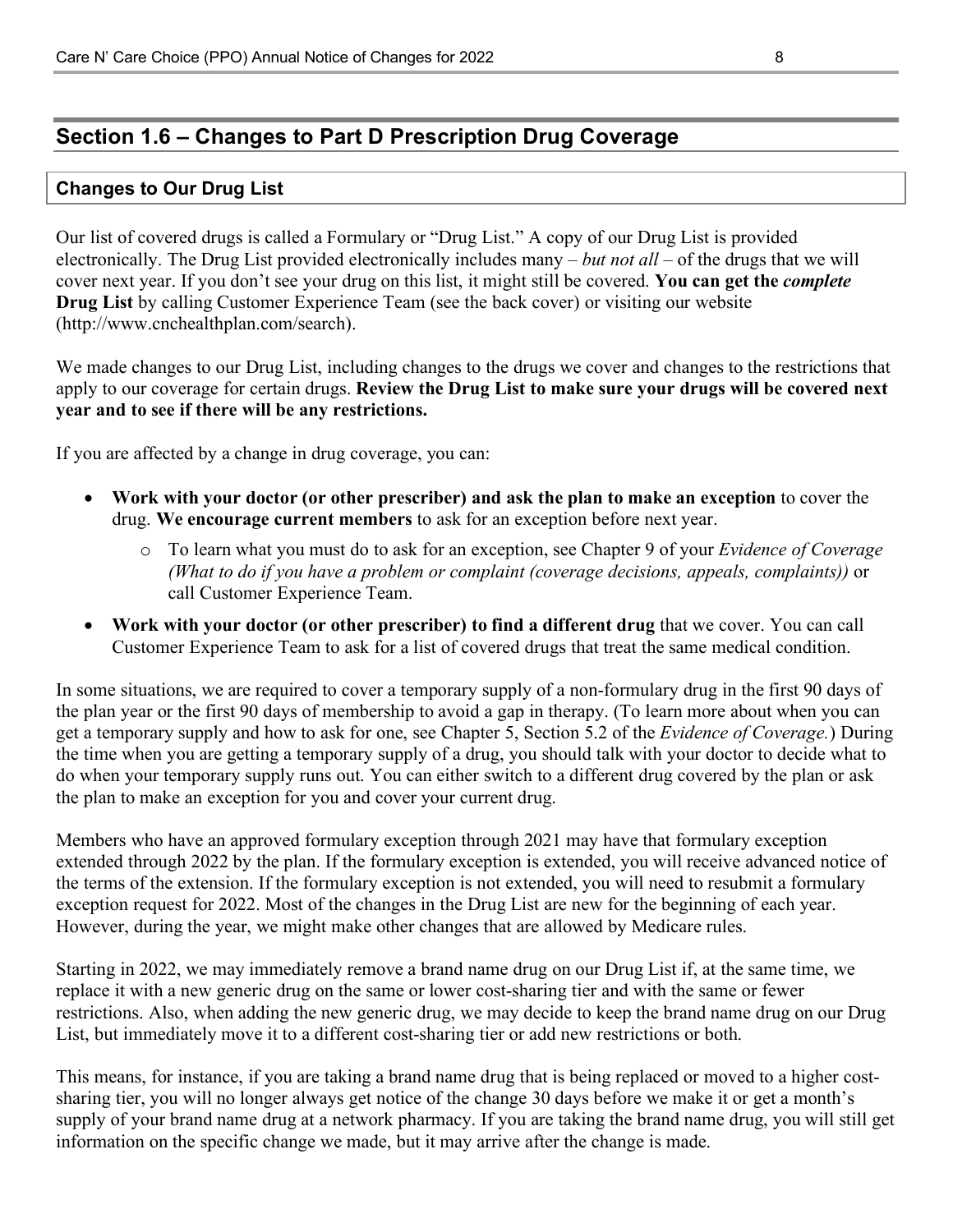When we make these changes to the Drug List during the year, you can still work with your doctor (or other prescriber) and ask us to make an exception to cover the drug. We will also continue to update our online Drug List as scheduled and provide other required information to reflect drug changes. (To learn more about changes we may make to the Drug List, see Chapter 5, Section 6 of the Evidence of Coverage.)

### **Changes to Prescription Drug Costs**

 Subsidy Rider" or the "LIS Rider"), which tells you about your drug costs. If you receive "Extra Help" and *Note:* If you are in a program that helps pay for your drugs ("Extra Help"), **the information about costs for Part D prescription drugs may not apply to you.** We sent you a separate insert, called the "Evidence of Coverage Rider for People Who Get Extra Help Paying for Prescription Drugs" (also called the "Low Income haven't received this insert by September 30, 2021, please call the Customer Experience Team and ask for the "LIS Rider."

 There are four "drug payment stages." How much you pay for a Part D drug depends on which drug payment stage you are in. (You can look in Chapter 6, Section 2 of your *Evidence of Coverage* for more information about the stages.)

 and the Initial Coverage Stage. (Most members do not reach the other two stages – the Coverage Gap Stage or The information below shows the changes for next year to the first two stages – the Yearly Deductible Stage the Catastrophic Coverage Stage. To get information about your costs in these stages, look at Chapter 6, Sections 6 and 7, in the *Evidence of Coverage*, which is located on our website at https://www.cnchealthplan.com. You may also call the Customer Experience Team to ask us to mail you an *Evidence of Coverage*.)

| <b>Stage</b>                            | 2021 (this year)                                                              | 2022 (next year)                                                                                                                          |
|-----------------------------------------|-------------------------------------------------------------------------------|-------------------------------------------------------------------------------------------------------------------------------------------|
| <b>Stage 1: Yearly Deductible Stage</b> | Because we have no<br>deductible, this payment stage<br>does not apply to you | Because we have no<br>deductible, this payment stage<br>does not apply to you.<br>There is no deductible for<br>Care N' Care Choice (PPO) |
|                                         |                                                                               | for select insulins. This<br>payment stage does not apply<br>to you.                                                                      |

#### **Changes to the Deductible Stage**

### **Changes to Your Cost Sharing in the Initial Coverage Stage**

To learn how copayments and coinsurance work, look at Chapter 6, Section 1.2, *Types of out-of-pocket costs you may pay for covered drugs* in your *Evidence of Coverage*.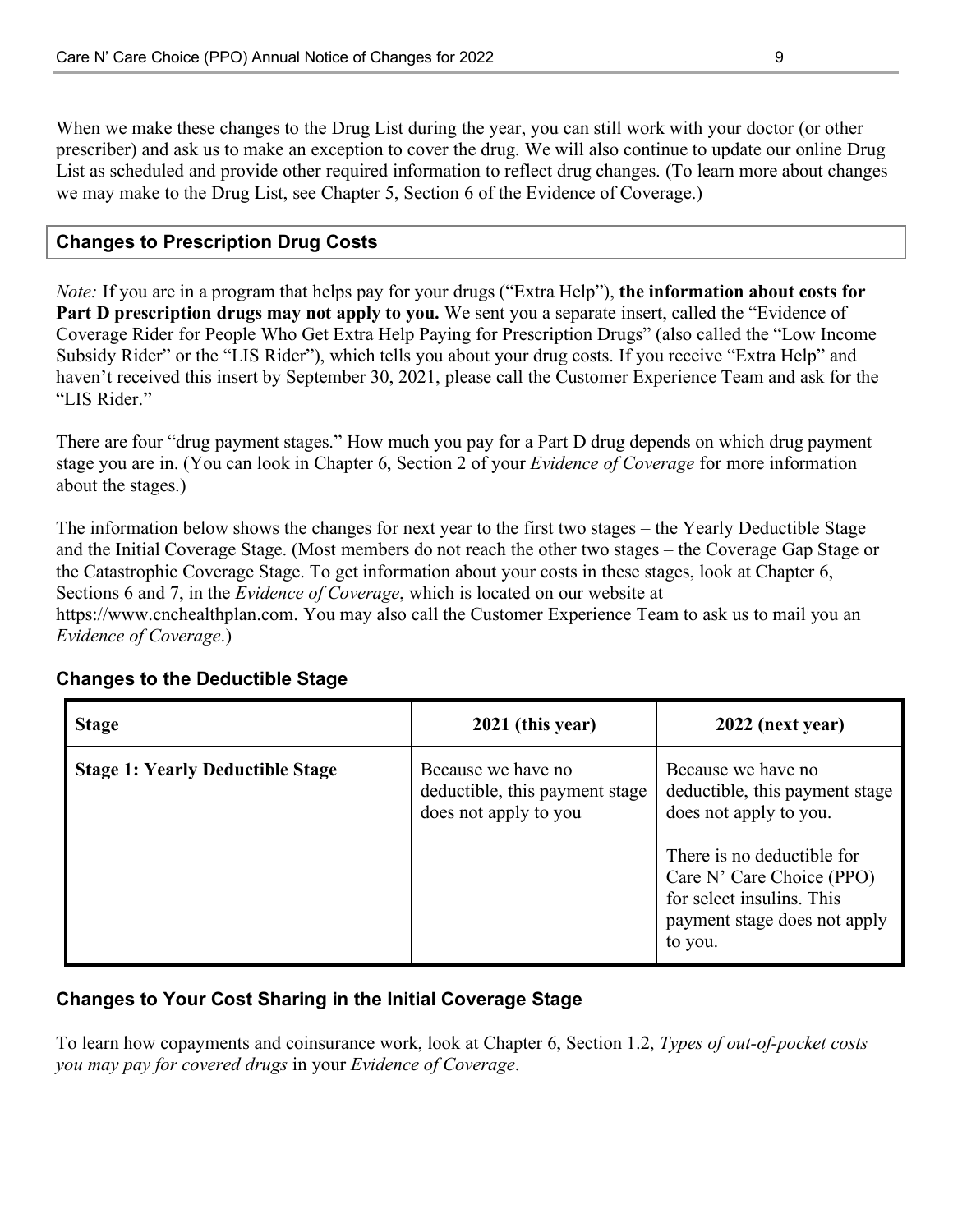| <b>Stage</b>                                                                                                                                             | 2021 (this year)                                                                                                    | 2022 (next year)                                                                                                    |
|----------------------------------------------------------------------------------------------------------------------------------------------------------|---------------------------------------------------------------------------------------------------------------------|---------------------------------------------------------------------------------------------------------------------|
| <b>Stage 2: Initial Coverage Stage</b><br>During this stage, the plan pays its share of<br>the cost of your drugs and you pay your<br>share of the cost. | Your cost for a one-month<br>supply filled at a network<br>pharmacy with standard cost<br>sharing:                  | Your cost for a one-month<br>supply filled at a network<br>pharmacy with standard cost<br>sharing:                  |
| The costs in this row are for a one-month                                                                                                                | <b>Preferred Generics:</b><br>You pay \$5 copay                                                                     | <b>Preferred Generics:</b><br>You pay \$4 copay                                                                     |
| (30-day) supply when you fill your<br>prescription at a network pharmacy that<br>provides standard cost-sharing. For                                     | <b>Generics:</b><br>You pay \$15 copay                                                                              | <b>Generics:</b><br>You pay \$14 copay                                                                              |
| information about the costs for a long-term<br>supply; at a network pharmacy that offers<br>preferred cost-sharing; or for mail-order                    | <b>Preferred Brands:</b><br>You pay \$47 copay                                                                      | <b>Preferred Brands:</b><br>You pay \$47 copay                                                                      |
| prescriptions, look in Chapter 6, Section 5<br>of your Evidence of Coverage.                                                                             | <b>Non-Preferred Drugs:</b><br>You pay \$100 copay                                                                  | <b>Non-Preferred Drugs:</b><br>You pay \$100 copay                                                                  |
| We changed the tier for some of the drugs<br>on our Drug List. To see if your drugs will                                                                 | <b>Specialty Tier:</b><br>You pay 33% coinsurance                                                                   | <b>Specialty Tier:</b><br>You pay 33% coinsurance                                                                   |
| be in a different tier, look them up on the<br>Drug List.                                                                                                | <b>Select Insulins:</b><br>You pay \$35 copay for a<br>retail 30-day supply                                         | <b>Select Insulins:</b><br>You pay \$35 copay for a<br>retail 30-day supply                                         |
|                                                                                                                                                          | You pay \$70 copay for a<br>retail or mail order 90-day<br>supply                                                   | You pay \$70 copay for a<br>retail or mail order 90-day<br>supply                                                   |
|                                                                                                                                                          | Once your total drug costs<br>have reached \$4,130, you will<br>move to the next stage (the<br>Coverage Gap Stage). | Once your total drug costs<br>have reached \$4,430, you will<br>move to the next stage (the<br>Coverage Gap Stage). |

### **Changes to the Coverage Gap and Catastrophic Coverage Stages**

The other two drug coverage stages – the Coverage Gap Stage and the Catastrophic Coverage Stage – are for people with high drug costs. **Most members do not reach the Coverage Gap Stage or the Catastrophic Coverage Stage**. For information about your costs in these stages, look at Chapter 6, Sections 6 and 7, in your *Evidence of Coverage*.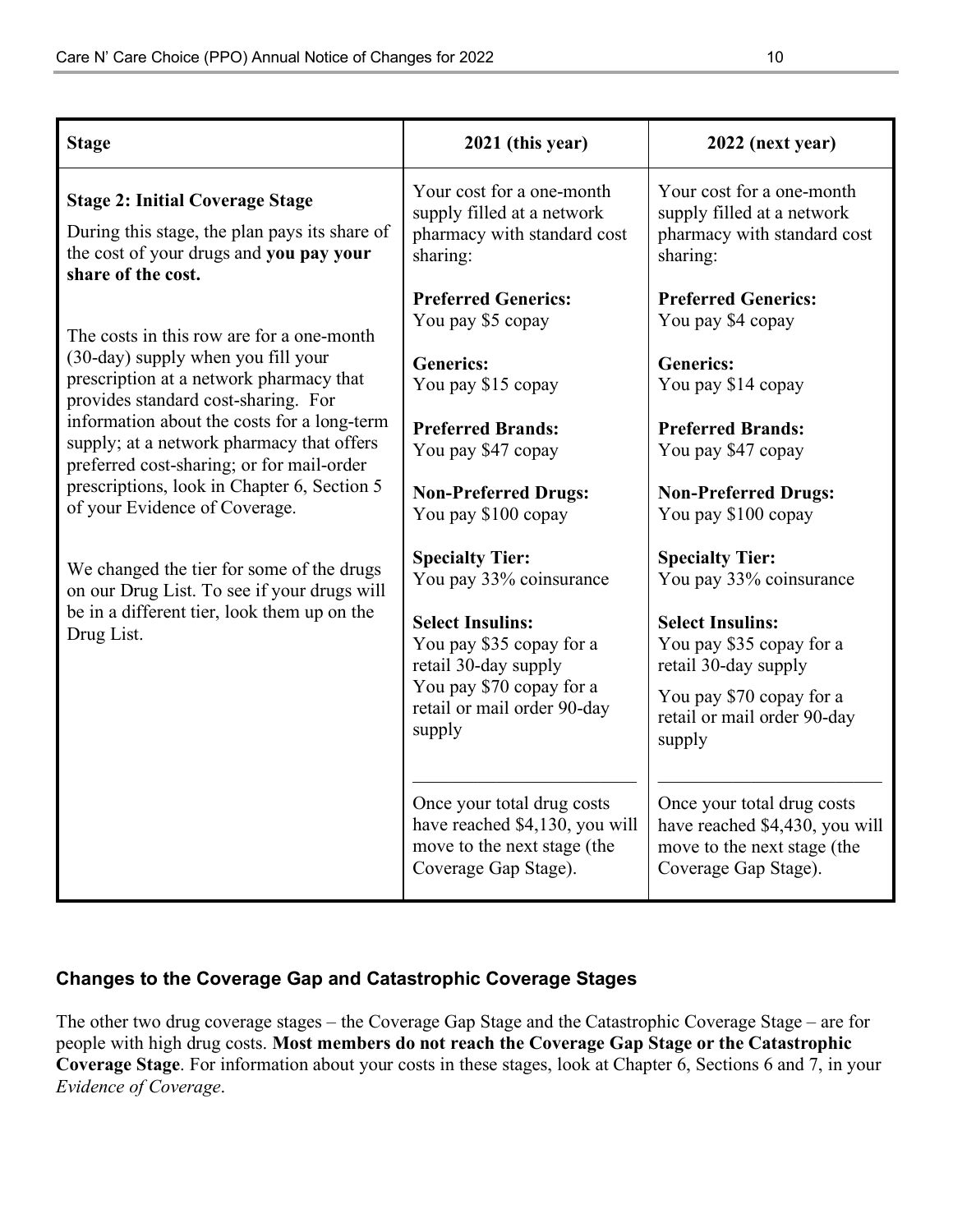<span id="page-13-0"></span>Care N' Care Choice (PPO) offers additional gap coverage for select insulins. During the Coverage Gap stage, your out-of-pocket costs for select insulins will be \$35 copay for a retail 30-day supply and \$70 copay for a retail or mail order 90-day supply.

# **SECTION 2 Administrative Changes**

| <b>Description</b>            | 2021 (this year)                                  | 2022 (next year)                                                         |
|-------------------------------|---------------------------------------------------|--------------------------------------------------------------------------|
| Care N' Care Physical Address | 1701 River Run, Suite 402<br>Fort Worth, TX 76107 | 1603 Lyndon B. Johnson<br>Freeway, Suite 300<br>Farmers Branch, TX 75243 |
| Care N' Care Mailing Address  | 1701 River Run, Suite 402<br>Fort Worth, TX 76107 | 1603 Lyndon B. Johnson<br>Freeway, Suite 300<br>Farmers Branch, TX 75243 |

# **SECTION 3 Deciding Which Plan to Choose**

### **Section 3.1 – If you want to stay in Care N' Care Choice (PPO)**

 Original Medicare by December 7, you will automatically be enrolled in our Care N' Care Choice (PPO). **To stay in our plan you don't need to do anything.** If you do not sign up for a different plan or change to

### **Section 3.2 – If you want to change plans**

We hope to keep you as a member next year but if you want to change for 2022 follow these steps:

### **Step 1: Learn about and compare your choices**

- You can join a different Medicare health plan timely,
- *OR–* You can change to Original Medicare. If you change to Original Medicare, you will need to decide whether to join a Medicare drug plan. If you do not enroll in a Medicare drug plan, please see Section 1 regarding a potential Part D late enrollment penalty.

To learn more about Original Medicare and the different types of Medicare plans, read *Medicare & You 2022*, call your State Health Insurance Assistance Program (see Section 6.2 or call Medicare).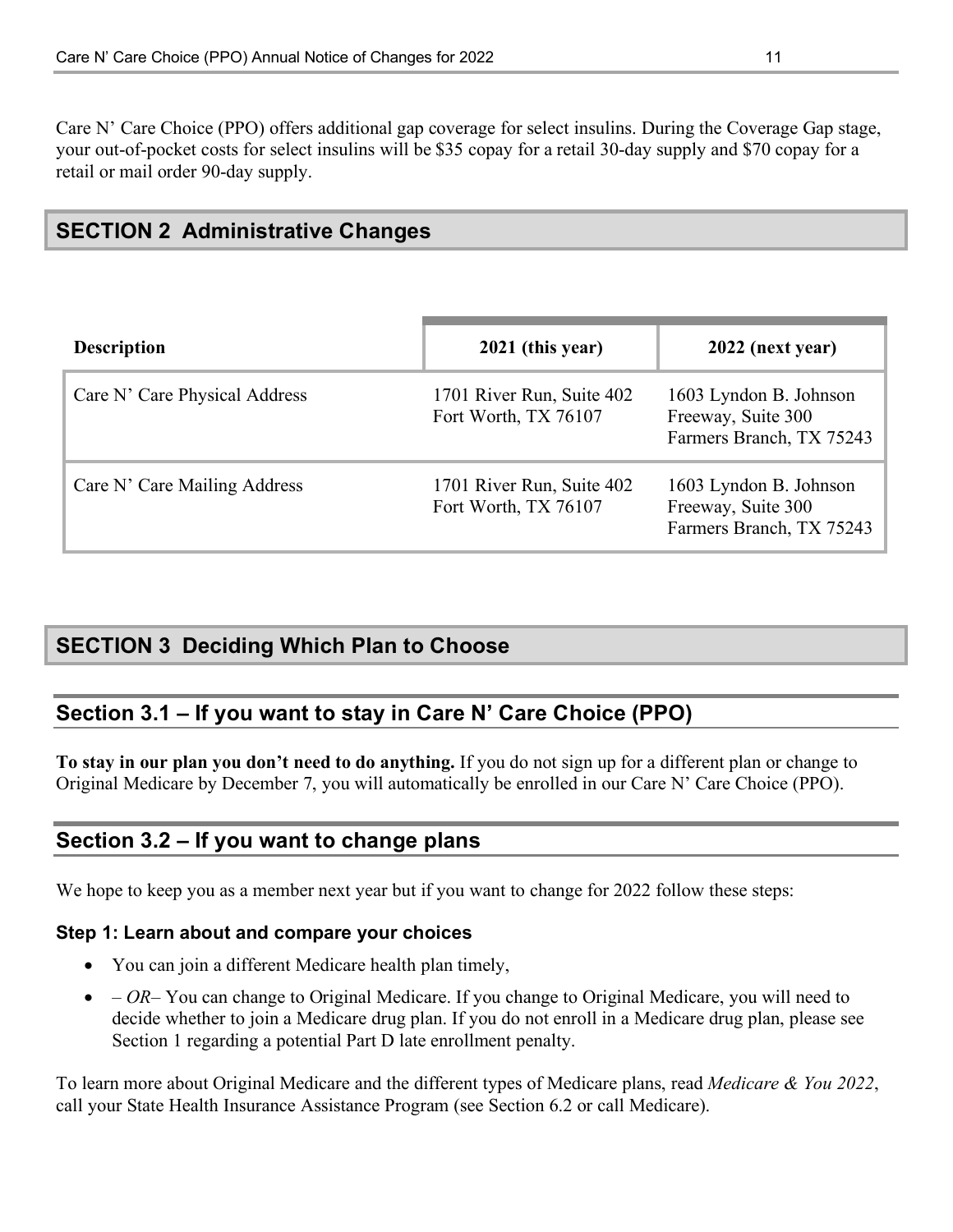<span id="page-14-0"></span>You can also find information about plans in your area by using the Medicare Plan Finder on the Medicare website. Go to [www.medicare.gov/plan-compare](https://www.medicare.gov/plan-compare) and click "Find health & drug plans." **Here, you can find information about costs, coverage, and quality ratings for Medicare plans.** 

As a reminder, Care N' Care Insurance Company offers other Medicare health plans. These other plans may differ in coverage, monthly premiums, and cost-sharing amounts.

### **Step 2: Change your coverage**

- To **change to a different Medicare health plan**, enroll in the new plan. You will automatically be disenrolled from Care N' Care Choice (PPO).
- • To **change to Original Medicare with a prescription drug plan,** enroll in the new drug plan. You will automatically be disenrolled from Care N' Care Choice (PPO).
- To **change to Original Medicare without a prescription drug plan**, you must either:
	- o Send us a written request to disenroll. Contact Customer Experience Team if you need more information on how to do this (phone numbers are in Section 6.1 of this booklet).
	- o  *OR* Contact **Medicare**, at 1-800-MEDICARE (1-800-633-4227), 24 hours a day, 7 days a week, and ask to be disenrolled. TTY users should call 1-877-486-2048.

# **SECTION 4 Deadline for Changing Plans**

If you want to change to a different plan or to Original Medicare for next year, you can do it from **October 15 until December 7.** The change will take effect on January 1, 2022.

#### **Are there other times of the year to make a change?**

In certain situations, changes are also allowed at other times of the year. For example, people with Medicaid, those who get "Extra Help" paying for their drugs, those who have or are leaving employer coverage, and those who move out of the service area may be allowed to make a change at other times of the year. For more information, see Chapter 10, Section 2.3 of the *Evidence of Coverage*.

Note: If you're in a drug management program, you may not be able to change plans.

If you enrolled in a Medicare Advantage Plan for January 1, 2022, and don't like your plan choice, you can switch to another Medicare health plan (either with or without Medicare prescription drug coverage) or switch to Original Medicare (either with or without Medicare prescription drug coverage) between January 1 and March 31, 2022. For more information, see Chapter 10, Section 2.2 of the *Evidence of Coverage*.

# **SECTION 5 Programs That Offer Free Counseling about Medicare**

 every state. In Texas, the SHIP is called the Health Information Counseling and Advocacy Program (HICAP). The State Health Insurance Assistance Program (SHIP) is a government program with trained counselors in

The Health Information Counseling and Advocacy Program (HICAP) is independent (not connected with any insurance company or health plan). It is a state program that gets money from the Federal government to give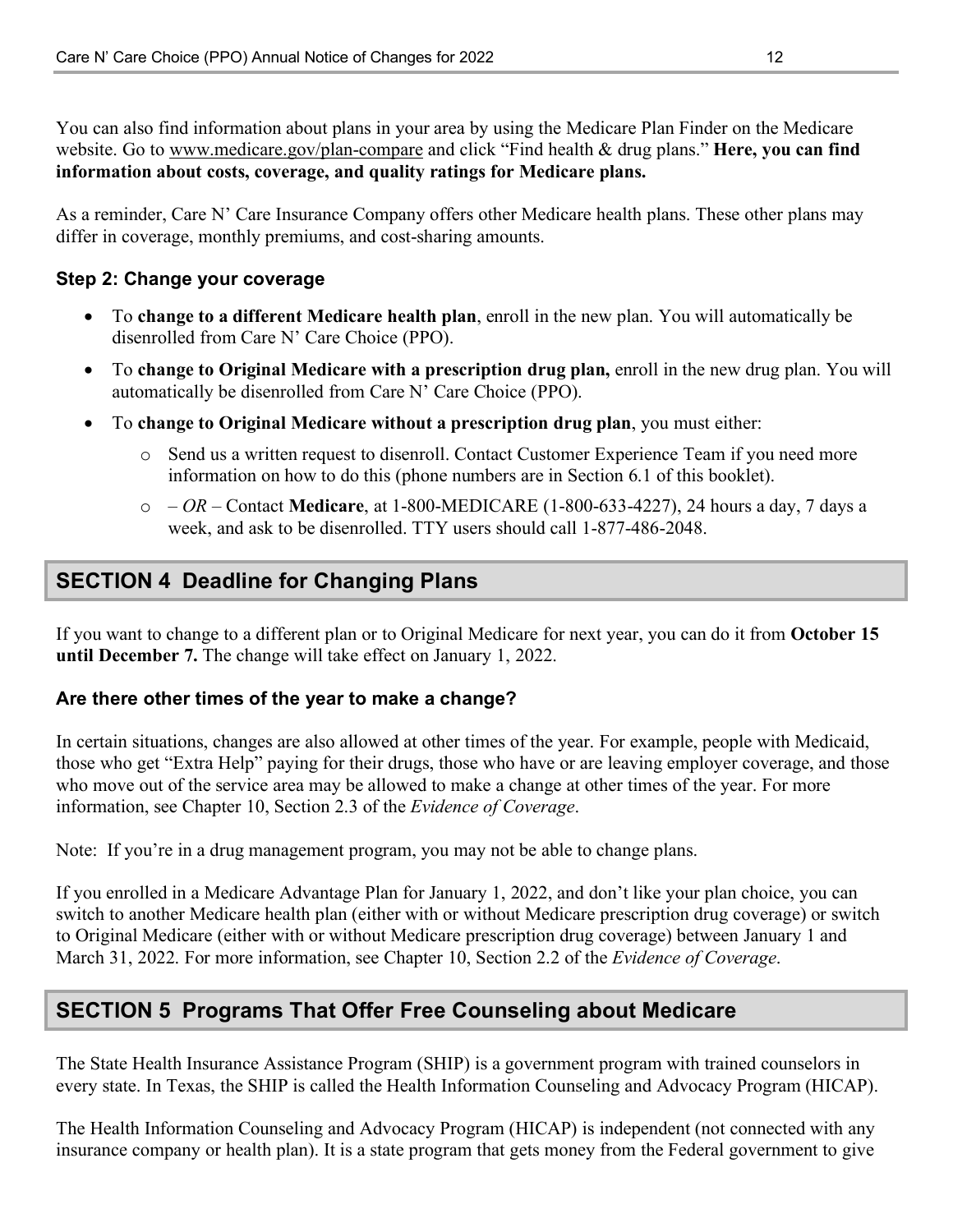<span id="page-15-0"></span>**free** local health insurance counseling to people with Medicare. The Health Information Counseling and Advocacy Program (HICAP) counselors can help you with your Medicare questions or problems. They can help you understand your Medicare plan choices and answer questions about switching plans. You can call The Health Information Counseling and Advocacy Program (HICAP) at *1-800-252-9240*. You can learn more about the Health Insurance Information Counseling and Advocacy Program (HICAP) by visiting their website (https://hhs.texas.gov/services/health/medicare).

# **SECTION 6 Programs That Help Pay for Prescription Drugs**

You may qualify for help paying for prescription drugs. Below we list different kinds of help:

- **"Extra Help" from Medicare.** People with limited incomes may qualify for "Extra Help" to pay for their prescription drug costs. If you qualify, Medicare could pay up to 75% or more of your drug costs including monthly prescription drug premiums, annual deductibles, and coinsurance. Additionally, those who qualify will not have a coverage gap or late enrollment penalty. Many people are eligible and don't even know it. To see if you qualify, call:
	- o 1-800-MEDICARE (1-800-633-4227). TTY users should call 1-877-486-2048, 24 hours a day/7 days a week;
	- TTY users should call 1-800-325-0778 (applications); or o The Social Security Office at 1-800-772-1213 between 7 am and 7 pm, Monday through Friday.
	- o Your State Medicaid Office (applications).
- **Help from your state's pharmaceutical assistance program.** Texas has a program called Texas Kidney Health Care Program (KHC) and the Texas HIV Medication Program that helps people pay for prescription drugs based on their financial need, age, or medical condition*.* To learn more about the program, check with your State Health Insurance Assistance Program (the name and phone numbers for this organization are in Section 4 of this booklet).
- **Prescription Cost-sharing Assistance for Persons with HIV/AIDS.** The AIDS Drug Assistance Program (ADAP) helps ensure that ADAP-eligible individuals living with HIV/AIDS have access to life-saving HIV medications. Individuals must meet certain criteria, including proof of State residence and HIV status, low income as defined by the State, and uninsured/under-insured status. Medicare Part D prescription drugs that are also covered by ADAP qualify for prescription cost-sharing assistance through the Texas HIV Medication Program (THMP) For information on eligibility criteria, covered drugs, or how to enroll in the program, please call 1-800-255-1090.

# **SECTION 7 Questions?**

# **Section 7.1 – Getting Help from Care N' Care Choice (PPO)**

Questions? We're here to help. Please call Customer Experience Team at 1-877-374-7993. (TTY only, call 711.) We are available for phone calls October 1 - March 31, 8AM – 8PM Central, 7 days a week; April 1 - September 30, 8AM – 8PM Central, Monday through Friday.